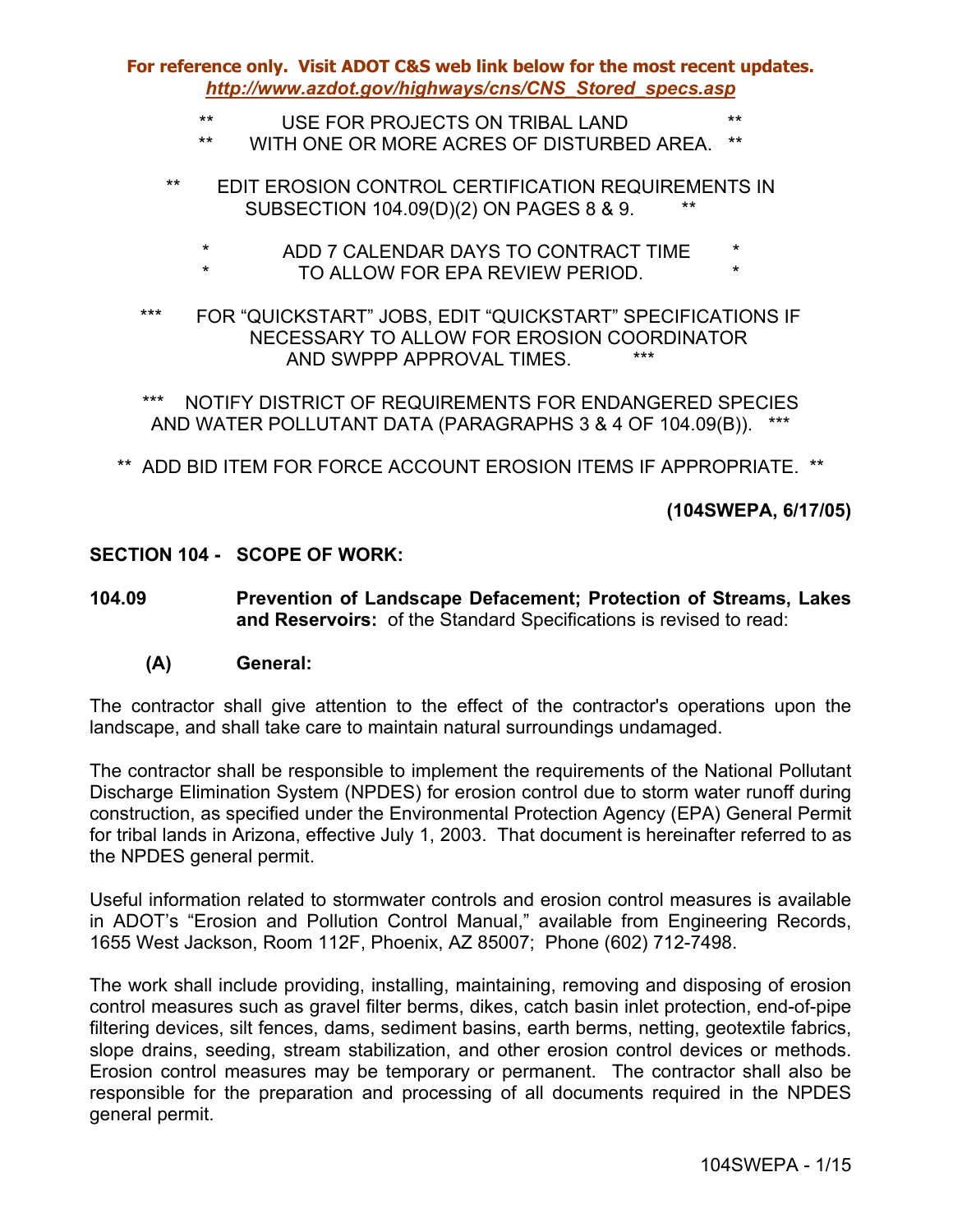The plans will include preliminary erosion control measures and additional information to be included in the project's Storm Water Pollution Prevention Plan (SWPPP), as specified in Subsection 104.09(B). The contractor, with input from the Engineer, shall finalize the SWPPP, file a Notice of Intent (NOI), implement the SWPPP, and file a Notice of Termination (NOT), all as described herein.

Except for the NOI, all signatures required of the contractor by the NPDES general permit, including those required for the NOT, SWPPP, and inspection reports, shall be provided by a duly authorized representative of the contractor, as defined in Appendix G, Section 11.B of said permit. Signature of the NOI shall be by a responsible corporate officer, as defined in Appendix G, Section 11.A of the NPDES general permit.

No clearing, grubbing, earthwork, or other work elements affected by the erosion control requirements in the SWPPP shall be started until the SWPPP has been approved, the NOI's completed and filed in accordance with Subsection 104.09(C), including the specified review time, and the SWPPP implemented.

The contractor shall obtain a copy of the NPDES general permit, and include it with the SWPPP.

Submission of the contractor's NOI shall certify that the contractor and its subcontractors have read and will comply with all provisions of the NPDES general permit.

# **(B) Stormwater Pollution Prevention Plan (SWPPP):**

The plans will include descriptions of temporary and permanent erosion control measures, a project description, preliminary site map, inspection schedule, and site-specific diagrams indicating proposed locations where erosion and sediment control devices or pollution control measures may be required during successive construction stages. The plans may also include an initial schedule detailing the proposed sequence of construction and related erosion control measures.

The contractor shall review the preliminary information, including the erosion control features and phasing, and evaluate all SWPPP requirements for adequacy in addressing pollution prevention during construction, and prepare a draft SWPPP for review by the Engineer.

### **\*\*\* INSERT ANY REQUIREMENTS RELATED TO ENDANGERED SPECIES OR \*\*\* \*\*\* TOTAL MAXIMUM DAILY LOADS FOR IMPACTED WATERWAYS HERE; \*\*\* \*\*\* OTHERWISE INSERT THE FOLLOWING TWO PARAGRAPHS: \*\*\***

The Department has reviewed the applicable EPA website for Region 9, and contacted the regional TMDL team leader for any information concerning an EPA-established or approved Total Maximum Daily Load (TMDL) for waters in the area of this project. Based on the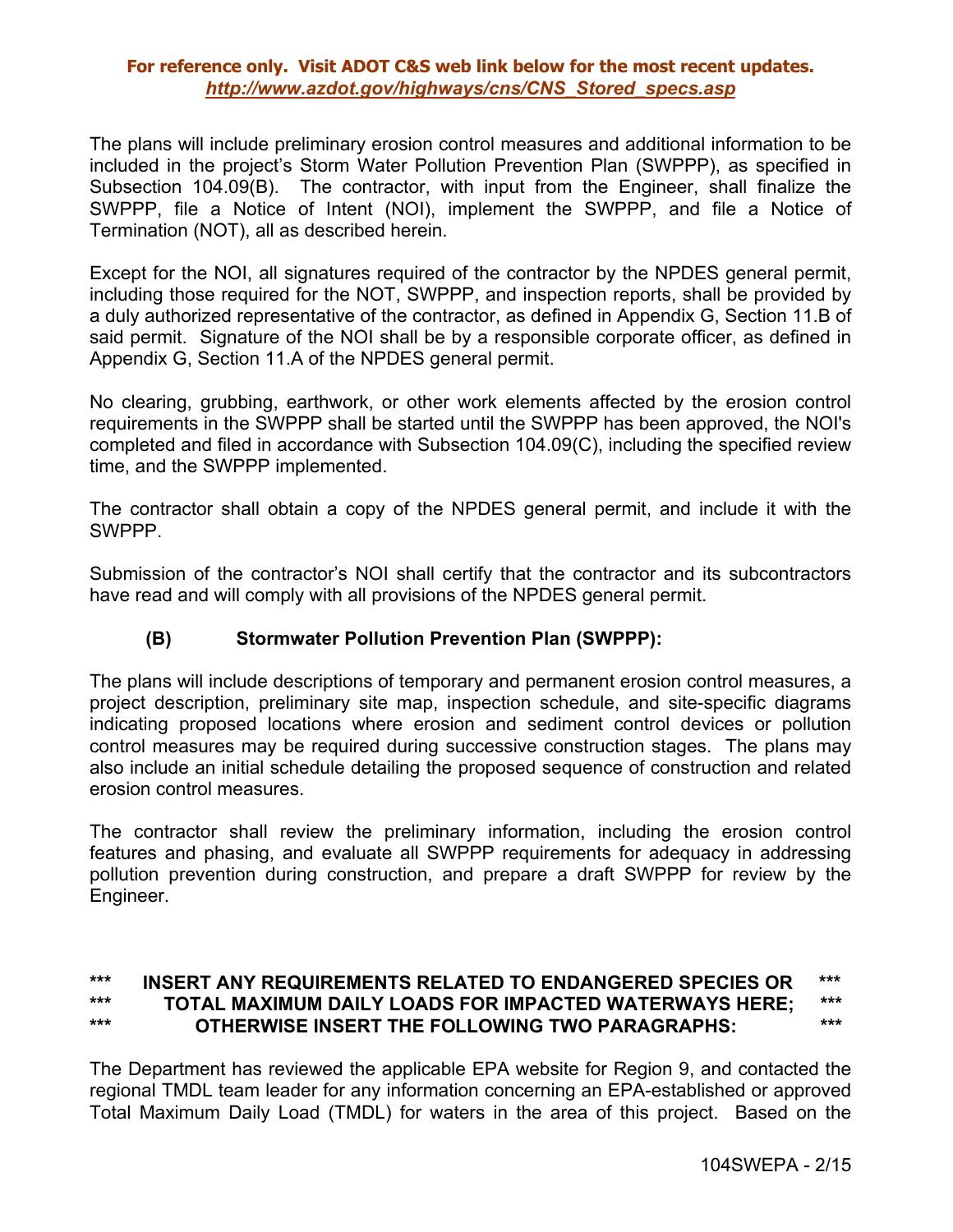review, the Department has determined that no waters located near this project have an EPA-established or approved Total Maximum Daily Load (TMDL). The contractor shall include the Department's information in the draft SWPPP. The contractor may accept this information or make its own assessment of potential TMDL impacts for the project and provide the required information in the draft SWPPP. Should the contractor conduct its own assessment and discover facts that indicate the Department's information may be erroneous, the contractor shall notify the Engineer as soon as possible. Should no assessment from the contractor be provided in the SWPPP, the contractor's signature on the NOI and the finalized SWPPP shall certify that it supports the Department's information regarding TMDLs for the project.

The Department has determined that no Endangered Species will be impacted by this project. The Engineer will provide the contractor with documentation regarding Endangered Species at the time of approval of the contractor's erosion control coordinator. The contractor shall review the information and include the documentation with the draft SWPPP. The contractor may accept this information or make its own assessment of potential impacts on Endangered Species for the project and provide the required information in the draft SWPPP. Should the contractor conduct its own assessment and discover facts that indicate the Department's information may be erroneous, the contractor shall notify the Engineer as soon as possible. Should no assessment from the contractor be provided in the SWPPP, the contractor's signature on the NOI and the finalized SWPPP shall certify that it supports the information regarding Endangered Species for the project.

The contractor shall designate an erosion control coordinator, in accordance with Subsection 104.09(D), to be responsible for finalization and implementation of the SWPPP, as well as all other applicable requirements of the NPDES general permit. The contractor's erosion control coordinator shall be approved as specified in Subsection 104.09(D) before the draft SWPPP can be finalized and submitted to the Engineer. After approval, the contractor shall designate the erosion control coordinator as an authorized representative of the contractor in accordance with Appendix G, Section 11.B of the NPDES General Permit.

The draft SWPPP shall include all information and permit requirements specified in the NPDES general permit, including a general location map and finalized site map; identification of receiving waters and wetlands within one mile of the project; a list of potential pollutant sources; inspection schedule; any onsite or off-site material storage sites; additional or modified stormwater, erosion, and sediment controls; procedures for maintaining temporary and permanent erosion control measures; and a list of the contractor's "good housekeeping practices." The draft SWPPP shall also be consistent with applicable federal, tribal, state, or local programs. The contractor shall coordinate with the Engineer on all such additional information.

The draft SWPPP shall also indicate whether there is a potential to discharge into a municipal separate storm sewer system (MS4), and identify the body of water into which the MS4 storm sewer discharges. The name of the owner/operator of the system shall also be shown.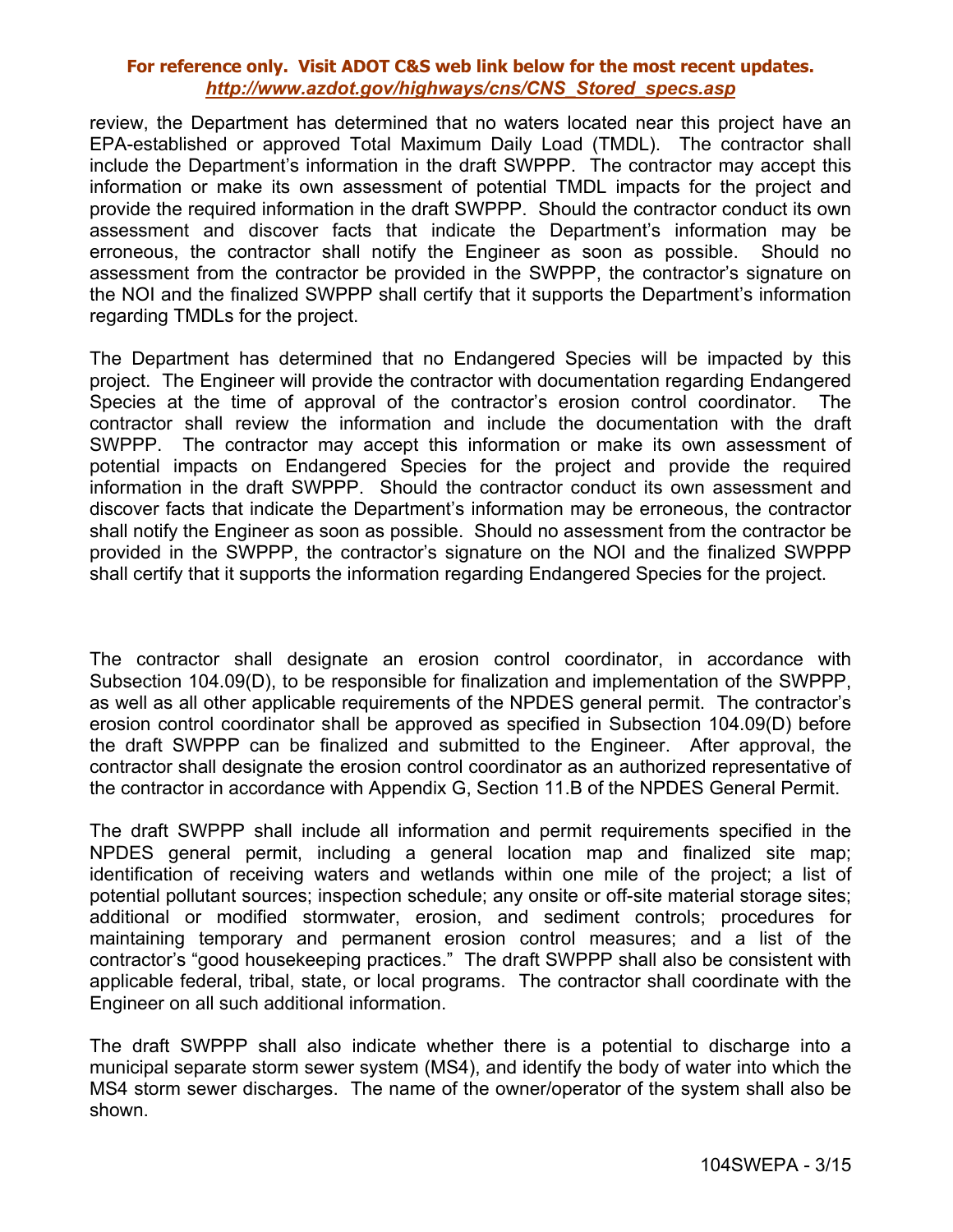Unless otherwise approved by the Engineer, the contractor shall not expose a surface area of greater than 750,000 square feet to erosion through clearing and grubbing, or excavation and filling operations within the project limits until temporary or permanent erosion control devices for that portion of the project have been installed and accepted by the Engineer.

As an example, installation of temporary silt fence concurrently with construction of an embankment area, along the toe of slope, may be appropriate to meet the above requirement until permanent erosion control measures are constructed.

The contractor shall indicate each 750,000 square-foot sub-area in the draft SWPPP, along with proposed erosion control measures for each sub-area. The draft SWPPP shall also include the sequence of construction for each sub-area, and installation of the required temporary or permanent erosion control measures.

The contractor shall give installation of permanent erosion control measures priority over reliance on temporary measures. Permanent erosion control measures and drainage structures shall be installed as soon as possible in the construction sequencing of the project, preferably concurrent with construction of the related sub-area or drainage device. However, except as specified in Part 3, Section 3.13 D of the NPDES general permit and approved by the Engineer, erosion control measures shall be installed no later than 14 calendar days after construction activity has temporarily or permanently ceased for the affected sub-area.

Temporary or permanent sedimentation basins may be required for reducing or eliminating sediment from stormwater runoff. When required, such basins shall be completed before any clearing and grubbing of the site is initiated. The contractor shall evaluate the need and attainability of installing sediment basins as described in the NPDES general permit and, if approved by the Engineer, include the basins into the SWPPP as appropriate. When sedimentation basins are determined to be necessary and feasible, such work will be paid in accordance with Subsection 109.04. The plans may also include sediment basins as part of the preliminary information. No additional payment will be made for such basins, the cost being considered as included in contract items.

The draft SWPPP shall also identify and address erosion control at on-site fueling operations, waste piles, material storage sites, and off-site dedicated asphalt and concrete plants, contractor-use areas, storage areas, and support activity locations which are used solely for the project and are covered by the NPDES general permit. The draft SWPPP shall also accommodate all requirements for the contractor's "good housekeeping" procedures specified in Subsection 104.09(E). In addition, the SWPPP shall specifically identify the erosion control measures proposed by the contractor during any vegetation removal and salvaging phases of the project (such as during timber harvesting or native plant salvaging).

The draft SWPPP shall specify the mechanism whereby revisions may be proposed by the contractor or the Engineer throughout the project and incorporated into the plan, including review and approval procedure. The Engineer and contractor shall jointly approve and sign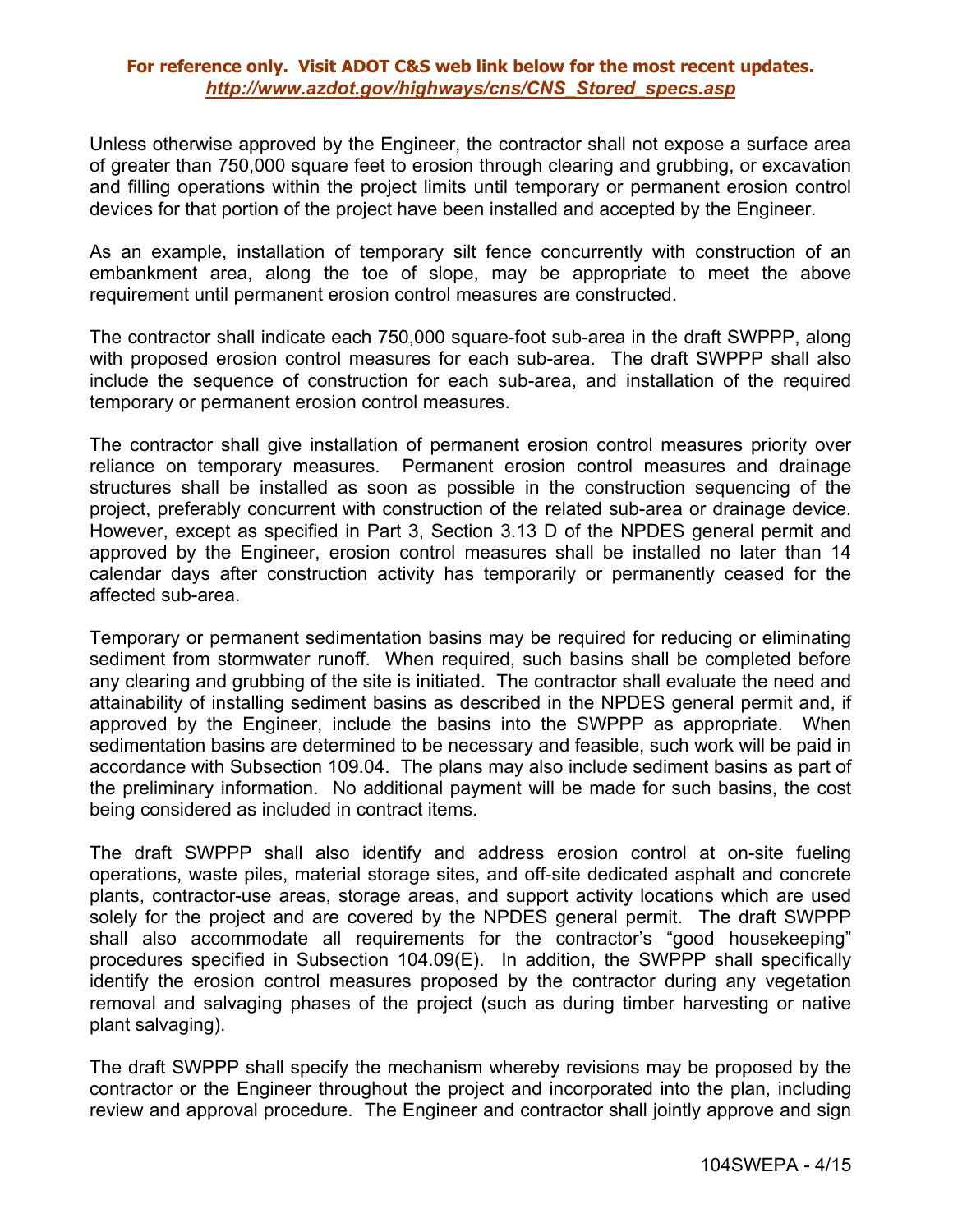each revision to the SWPPP before implementation. Any subsequent submittals required by the contractor to revise or update the SWPPP will require at least 48 hours for review.

Contractors and subcontractors responsible for implementing all or portions of the SWPPP shall be listed in the draft SWPPP, along with the measures for which they are responsible. The SWPPP shall also list the names of the construction personnel with day-to-day operational control of those activities necessary to ensure compliance with the SWPPP or other conditions of the NPDES general permit.

The contractor shall submit two copies of the draft SWPPP, including all information specified herein, to the Engineer at the preconstruction conference if possible, but not later than 14 calendar days from the Department's approval of the contractor's Erosion Control Coordinator.

The Engineer will provide the contractor with the following forms at the preconstruction conference:

- Maintenance, inspection, and site-monitoring report forms;
- Other record keeping forms and procedures, as needed; and
- Notice of Intent (NOI) and Notice of Termination (NOT) forms.

Notice of Intent and Notice of Termination blank forms are also available on the internet at http://cfpub.epa.gov/npdes/doctype.cfm?sort=name&program\_id=45&document\_type\_id=8.

Within 10 calendar days from the SWPPP submittal, the Engineer and contractor will jointly review the contractor's draft SWPPP, and include any additional revisions directed by the Engineer. The finalized SWPPP shall meet the terms and conditions of the NPDES general permit, and be compatible with construction sequencing and maintenance of traffic plans.

When agreement has been reached, the Engineer and contractor's authorized representative will sign the finalized SWPPP. The Engineer's signature will constitute approval of the SWPPP. Upon approval of the SWPPP, the Engineer and the contractor shall each file a Notice of Intent (NOI) as specified in Subsection 104.09(C). At this time the Engineer will also provide a copy of the Department's NOI to the contractor.

After the time period specified in Subsection 104.09(C), the contractor shall implement the requirements of the SWPPP. No clearing, grubbing, earthwork, or other work elements affected by the erosion control requirements in the SWPPP, shall be started until the SWPPP has been approved, the NOI's completed and filed in accordance with Subsection 104.09(C), including the specified review time, and the SWPPP implemented.

The contractor shall maintain all related erosion control elements in proper working order throughout the project. Work under this section also includes inspections, record-keeping, and implementation of "good housekeeping" practices, all as described herein.

The approved SWPPP shall be updated whenever a change in design, construction method, operation, maintenance procedure, or other activity may cause a significant effect on the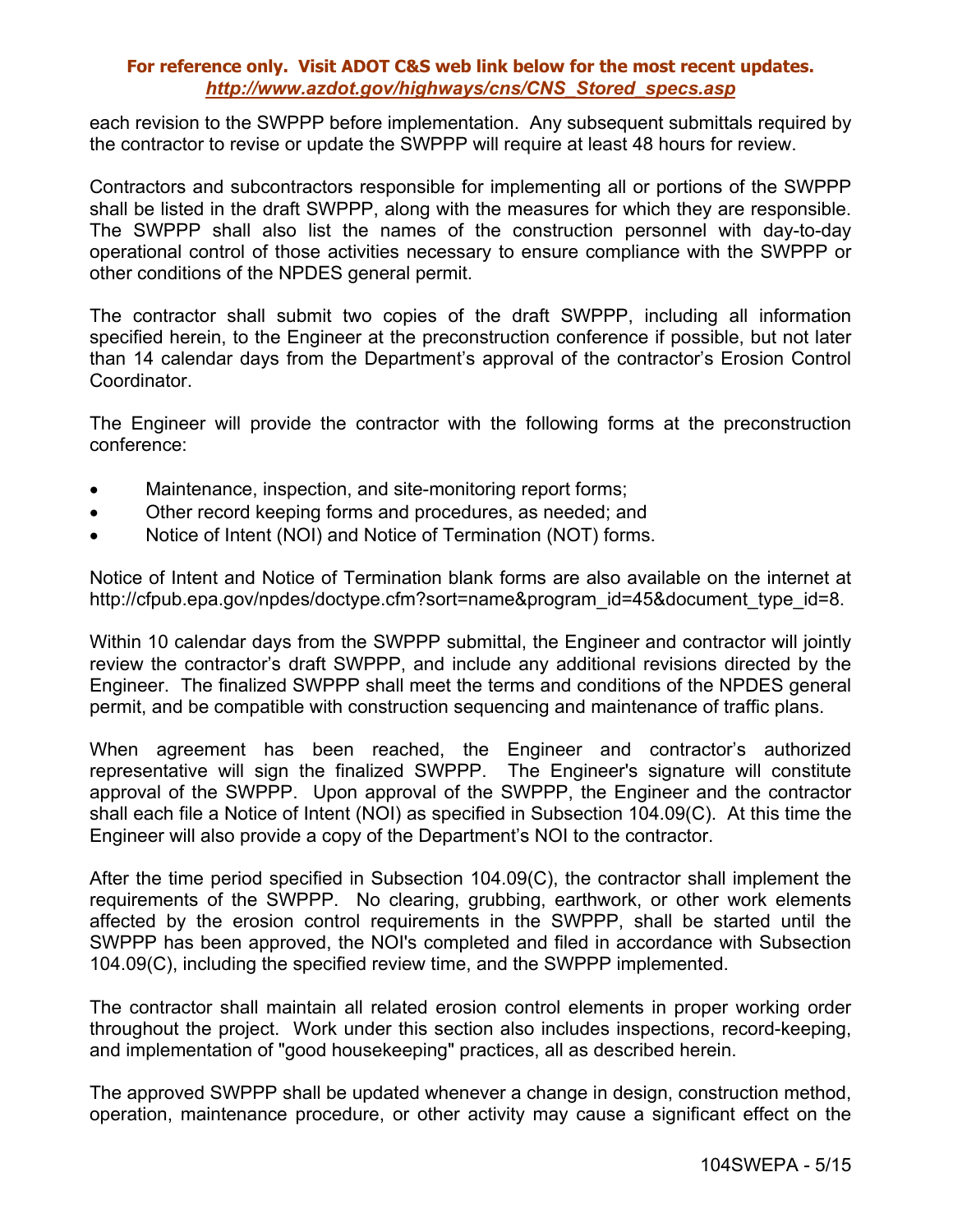discharge of pollutants to surface waters, or when a change is proposed to the personnel responsible for implementing any portion of the SWPPP. The SWPPP shall also be amended if inspections indicate that the SWPPP is ineffective in eliminating or significantly reducing pollutants in the discharges from the construction site. All necessary modifications to the SWPPP shall be made within seven calendar days following the inspection that revealed the deficiency.

The contractor's erosion control coordinator shall maintain the signed SWPPP, a copy of the NPDES general permit, signed NOI, acknowledgement letter(s) from the EPA, completed inspection forms, and other NPDES records in a three-ring binder. The erosion control coordinator shall maintain a current copy of the SWPPP, including all associated records and forms, at the job site from the time construction begins until completion of the project. The SWPPP shall be available for public inspection and for use by the Engineer. The erosion control coordinator shall provide copies of any or all of such documents to the Engineer upon request. When requested, such copies shall be provided within three working days of the request.

The SWPPP (including inspection reports) and all data used to complete the NOI and NOT shall be provided to the Department at the completion of the project. The contractor shall retain its own records for a period of at least three years from the filing of the contractor's NOT.

No condition of the NPDES general permit or the SWPPP shall release the contractor from any responsibilities or requirements under other environmental statutes or regulations.

The contractor shall provide copies of the SWPPP upon request to the EPA, U.S. Fish and Wildlife Service, affected local agencies, or operators of affected municipal separate storm sewer systems.

### **(C) Notice of Intent (NOI):**

After the project Storm Water Pollution Prevention Plan (SWPPP) has been approved, the Engineer and contractor will each complete separate Notice-of-Intent (NOI) forms for the project. The NOI submitted by the contractor includes a certification statement which must be signed and dated by an authorized representative of the contractor, as defined in Appendix G, Section 11 of the NPDES General Permit, and include the name and title of that authorized representative. The NOIs shall be submitted to the EPA at one of the following addresses.

| For Regular U.S. Mail Delivery:          | For Overnight/Express Mail Delivery:     |
|------------------------------------------|------------------------------------------|
| EPA Storm Water Notice Processing Center | EPA Storm Water Notice Processing Center |
| Mail Code 4203M                          | Room 7420                                |
| U.S. EPA                                 | U.S. EPA                                 |
| 1200 Pennsylvania Avenue, NW             | 1201 Constitution Avenue, NW             |
| Washington, DC 20460                     | Washington, DC 20004                     |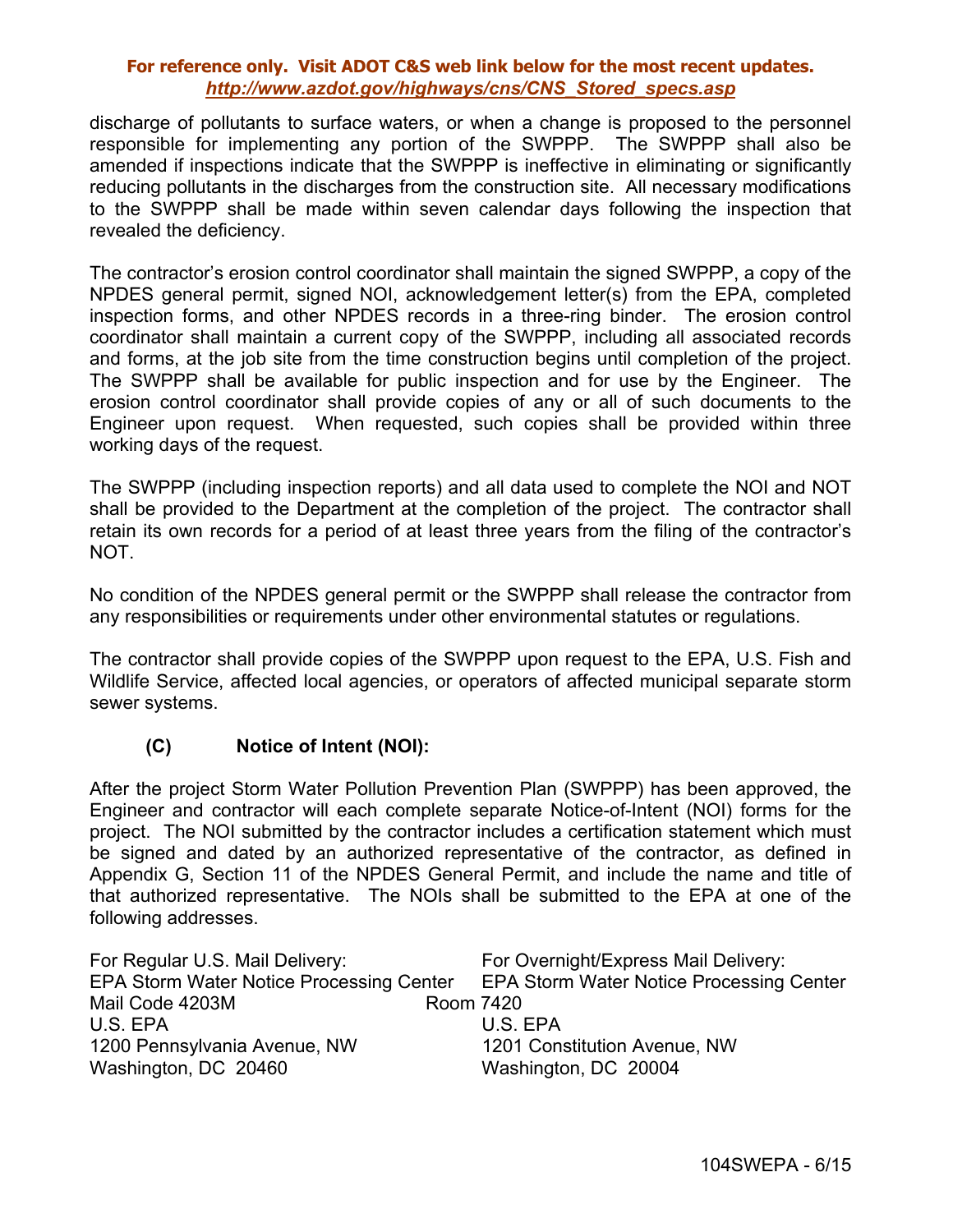The contractor will be authorized to begin implementation of the approved SWPPP seven calendar days after acknowledgement of receipt of both NOIs is posted on EPA's NPDES website at http://www.epa.gov/npdes/stormwater/cgp, and a copy of the contractor's approved NOI, available from the EPA website and indicating an active status, has been provided to the Engineer, unless notified by EPA that additional information, regarding Endangered Species or other issues, is required. Should additional information be required, the contractor is not authorized to begin SWPPP-related work until notice of eligibility is received from the EPA.

NOIs which are not accurate and fully completed will not be posted on the EPA website. No work shall be performed on any project elements affected by the SWPPP until both NOIs have been posted on the EPA website, the seven calendar-day waiting period has elapsed, and a copy of the contractor's approved NOI has been provided to the Engineer, as specified above.

The EPA is also developing a system for electronic submittal of NOIs (eNOI). When available, electronic submittals may be made in accordance with the procedures to be detailed at www.epa.gov/npdes/stormwater/cgp; however the seven calendar-day waiting period shall still apply.

No adjustments to the contract time or costs will be made for the seven calendar-day review period specified above. If the EPA approval process requires more than seven calendar days, the contractor may seek, and the Engineer may grant, a non-compensable extension of time in accordance with the terms of Subsection 108.08. The time extension shall not exceed 14 calendar days.

In addition, for submittals of NOIs through one of the mail options, a notification letter from the EPA Storm Water Notice Processing Center will also be sent acknowledging receipt of the complete NOIs. For NOIs submitted electronically, a return e-mail will be sent. The contractor shall keep all such acknowledgments with the approved SWPPP, as specified in Subsection 104.09(B).

The contractor shall post a sign or other notice near the entrance to the construction site containing completed copies of both NOIs and other information as required in the NPDES general permit.

For projects located on the White Mountain Apache Reservation, copies of both NOIs shall also be submitted to:

Tribal Environmental Planning Office P.O. Box 2109 Whiteriver, AZ 85941

If there is a potential to discharge into a municipal separate storm sewer system (MS4), the NOI shall identify the waterbody into which that portion of the storm sewer discharges.

# **(D) Contractor's Erosion and Pollution Control Coordinator:**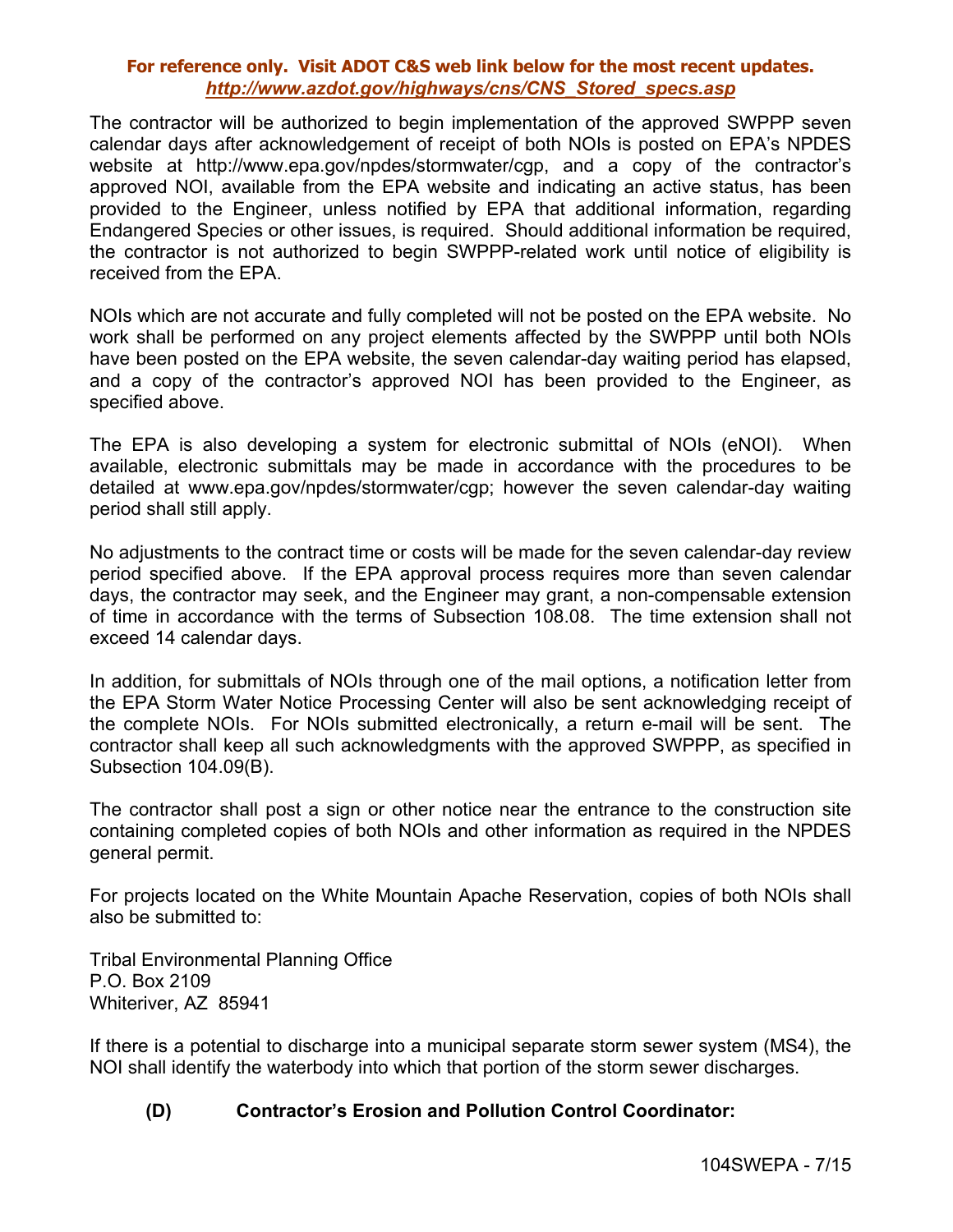### **(1) General Requirements:**

The contractor shall designate a competent person as the contractor's erosion and pollution control coordinator (referred to elsewhere herein as erosion control coordinator) responsible for finalizing the draft SWPPP from the preliminary information included with the plans. The erosion control coordinator shall also be responsible for implementing, monitoring, and revising the approved SWPPP throughout the project, for making the required inspections, and for implementing any other permit requirements stipulated in the NPDES general permit. The person shall be knowledgeable in the principles and practice of erosion and sediment controls, and possess the skills to assess conditions at the site that could impact stormwater quality and the effectiveness of the contractor's erosion control measures used to control the quality of the stormwater discharges.

Stormwater runoff from construction activities may contaminate adjacent bodies of water, or otherwise exceed water quality standards, and result in possible major civil and/or criminal penalties. Therefore the Engineer will closely consider the qualifications of the contractor's erosion control coordinator. The contractor shall not assume that the person proposed as erosion control coordinator will be acceptable to the Department merely because the experience and education requirements listed herein have been met.

The contractor bears all risks and liabilities for the failure of its erosion control coordinator to properly implement the requirements of the NPDES general permit.

The person shall be capable of identifying existing and predictable effects of the contractor's operations, and shall have complete authority to direct the contractor's personnel and equipment to implement the requirements described herein, including prompt placement of corrective measures to minimize or eliminate pollution and damage to downstream watercourses. The erosion control coordinator shall also be familiar with procedures and practices identified in the SWPPP, and shall ensure that emergency procedures are up to date and available at project sites.

The erosion control coordinator shall at all times be aware of the contractor's work activities, schedule, and effect of the work on the environment, and shall, at any time, be accessible to direct the contractor's personnel to replace or repair erosion control measures as necessary. Should the erosion control coordinator not be present at the project site on a full-time basis, the contractor shall establish procedures to ensure that its erosion control coordinator is promptly notified of any damage or displacement of the required erosion control measures, whether from construction, vandalism, or other causes. In addition, the contractor shall provide the Engineer with a phone number through which the erosion control coordinator can be contacted at any time, 24 hours a day, seven days a week, including holidays. The erosion control coordinator must be present at the jobsite within 24 hours of such call being placed.

The erosion control coordinator shall also be aware of and comply with all requirements of the NPDES general permit to address discharges at the site associated with the contractor's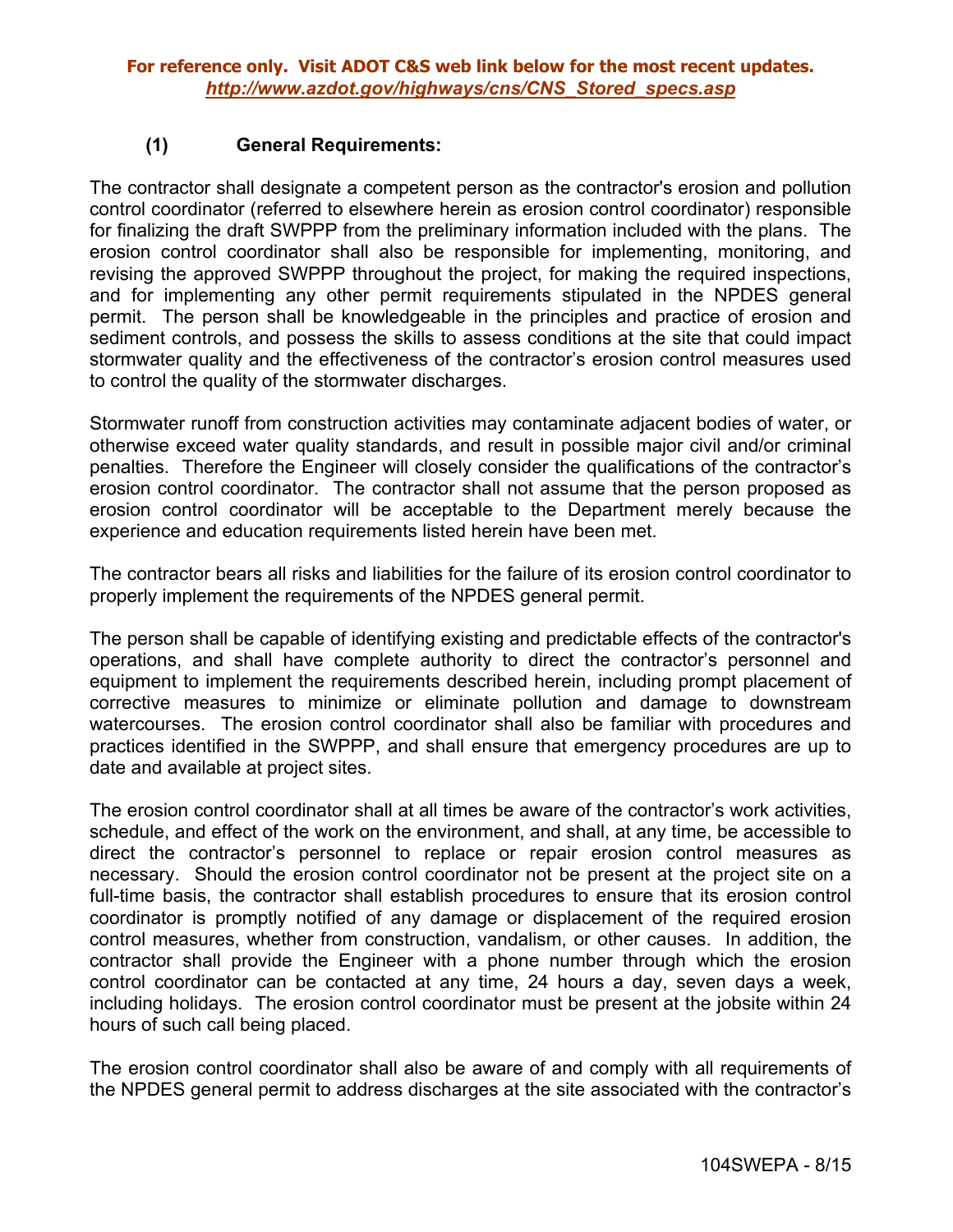activities other than construction, including contractor staging areas, and other potential pollutant and off-site material storage and borrow areas.

Failure of the contractor to properly maintain the erosion control measures required in the approved SWPPP will be cause for the Engineer to reject the erosion control coordinator and issue a stop work order, as specified in Subsection 104.09(G).

# **(2) Certification Requirements:**

The proposed erosion control coordinator shall have successfully completed the two-day (16 hour) "Erosion Control Coordinator" training class provided by the Associated General Contractors (Arizona Chapter), phone (602) 252-3926. In addition, the proposed erosion control coordinator shall have documented experience equal to a minimum of one year from either of the following two categories:

- (a) Experience in the development and implementation of Stormwater Pollution Prevention Plans (SWPPP's), as specified in the NPDES general permit referenced herein, or the Arizona Pollutant Discharge Elimination System (AZPDES) for highway construction projects. The proposed erosion control coordinator's experience shall demonstrate full-time responsibility for directly supervising construction personnel in the installation, monitoring, and maintenance of erosion control items.
- (b) Experience in re-vegetation or restoration of disturbed areas in environments similar to those on the project. Experience in temporary or permanent stabilization of disturbed areas will also be considered. The proposed erosion control coordinator's experience shall demonstrate full-time responsibility for directly supervising personnel in temporary or permanent re-vegetation or restoration of disturbed areas.

The contractor's documentation shall provide details indicating the types of relevant experience, and shall provide the number of months of each type of experience to be considered for approval. Documentation shall also indicate that the proposed erosion control coordinator has completed the "Erosion Control Coordinator" training class prior to consideration for approval.

### **\*\*\* FOR PROJECTS DEEMED "SENSITIVE" BY ROADSIDE DEVELOPMENT \*\*\* \*\*\* SECTION, ADD THE FOLLOWING TWO PARAGRAPHS: \*\*\***

The erosion control coordinator shall also meet one of the following requirements:

- 1. Registration in the State of Arizona as a Landscape Architect, with a minimum of one year of experience in the fields of erosion control or sediment transport.
- 2. Registration in the State of Arizona as a Professional Engineer with a minimum of one year of experience in the fields of erosion control or sediment transport.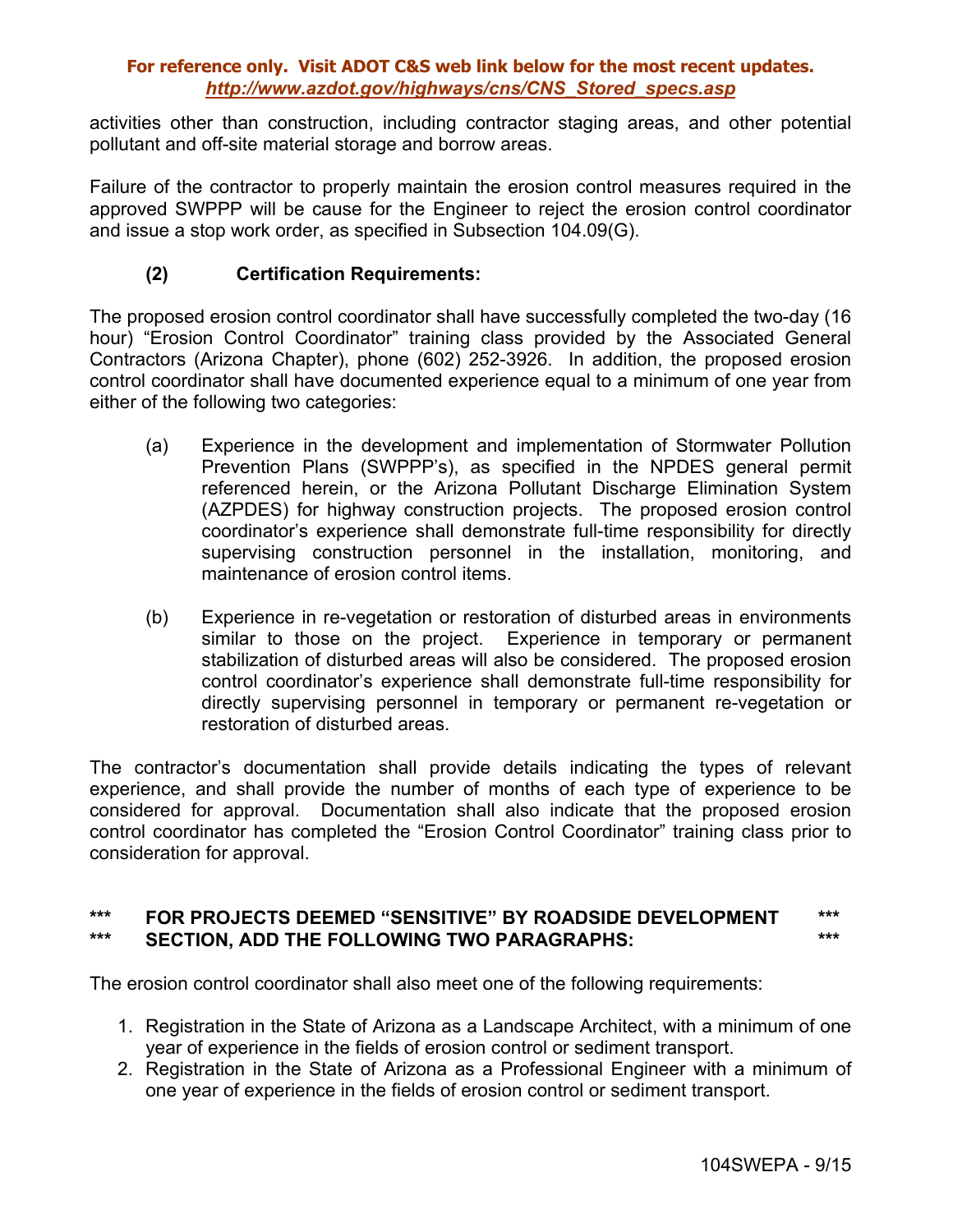3. Certification by the International Erosion Control Association (IECA) as a Certified Professional in Erosion and Sediment Control.

To be considered for approval, the contractor's documentation shall include a copy of the proposed erosion control coordinator's certification or registration. Should the proposed erosion control coordinator be a registered Landscape Architect or Professional Engineer in the State of Arizona, the contractor shall also provide documentation indicating the types of relevant experience, and the number of years of each type of experience to be considered for approval.

# **(3) Acceptance:**

The contractor shall submit documentation indicating the qualifications of the proposed erosion control coordinator to the Engineer for approval within seven calendar days of the notice of award of the contract. The Engineer will review the proposed candidate's information within seven calendar days. The contractor may begin development of the draft SWPPP from the preliminary information included with the plans prior to approval of the erosion control coordinator. However no clearing, grubbing, earthwork, or other work elements that, in the opinion of the Engineer, may be subject to the requirements of the NPDES general permit shall be started until the erosion control coordinator has been approved, the SWPPP finalized and implemented, and the NOI's completed and filed, all as specified herein.

# **(E) "Good Housekeeping" Practices and Requirements:**

The SWPPP shall also specify the contractor's "good housekeeping" practices and requirements, including vehicle wash-down areas, onsite and off-site tracking control, protection of equipment storage and maintenance areas, methods to minimize generation of dust, and sweeping of highways and roadways related to hauling activities. The contractor shall show each planned location of service and refueling areas on the SWPPP's site map. Changes to the contractor's "good housekeeping" practices that are related to construction phasing shall also be shown on the SWPPP.

The contractor shall take aggressive actions, considering all conditions, to prevent pollution of streams, lakes, and reservoirs with fuels, oil, bitumens, calcium chloride, fresh Portland cement, fresh Portland cement concrete, raw sewage, muddy water, chemicals or other harmful materials. None of these materials shall be discharged into any channels leading to streams, lakes or reservoirs. The SWPPP shall include the implementation of spill prevention and material management controls and practices to prevent the release of pollutants into stormwater. The SWPPP shall also provide storage procedures for chemicals and construction materials; disposal procedures; cleanup procedures; the contractor's plans for handling such pollutants; and other pollution prevention measures as required.

Machinery service and refueling areas shall be located away from streambeds or washes, and in a manner which prevents discharges into steams or washes.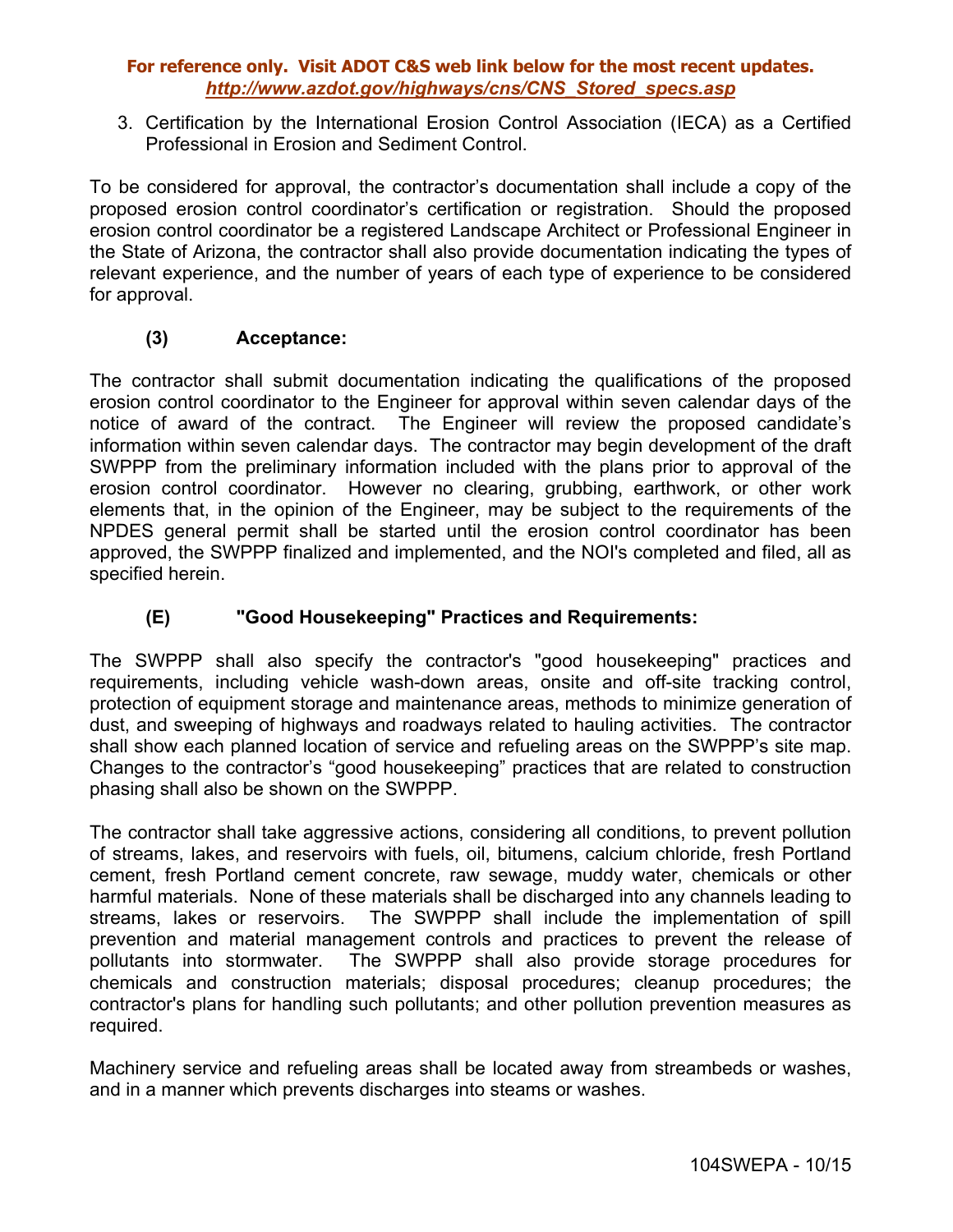Waste materials from blasting, including explosives containers, shall be disposed of off-site in accordance with applicable federal regulations. Other waste materials, such as used cans, oils, machine and equipment parts, paint, hazardous materials, plastic and rubber parts, discarded metals, and building materials, shall be removed from the construction site and disposed of according to applicable state and federal regulations.

Where the contractor's working area encroaches on a running or intermittent stream, barriers shall be constructed and maintained between the working areas and the stream bed adequate to prevent the discharge of any contaminants. The SWPPP shall identify the location of streams that may be affected and the specific types of barriers proposed for protecting these resources.

Unless otherwise approved in writing by the Engineer, fording of running streams with construction equipment will not be permitted; therefore, temporary bridges or other structures shall be used whenever an appreciable number of crossings is necessary.

Temporary bridges or other structures proposed by the contractor shall be designed to accommodate the ten-year storm event if to remain in place for up to a one-year period. If a structure is planned to remain in place for longer than one year, the hydraulic conveyance may be subject to more stringent requirements. The contractor shall be responsible for all permits, authorizations, and environmental clearances that may be necessary to approve the use of such structures. The contractor shall submit the design and all required documentation to the Engineer for approval. The contractor is advised that the review and approval process for such structures could be lengthy. Unless otherwise provided for in the contract, the contractor shall be responsible for all costs associated with the design and construction of such structures. Also, no extension of contract time will be allowed for any review and approval periods, or for the time required to construct temporary bridges.

Mechanical equipment shall not be operated in running streams.

Material which is to be stockpiled or disposed of off-site shall be in accordance with Subsection 107.11.

Streams, lakes and reservoirs shall be cleared of all falsework, piling, debris or other obstructions resulting from the contractor's activities, inadvertently placed thereby or resulting from construction operations, within 24 hours from the time the obstruction was observed.

Spill prevention, containment and counter-measures shall be included in the SWPPP if the volume of project-site fuel in a single container exceeds 660 gallons, or if the total fuel storage volume at any one site exceeds 1,320 gallons.

In the event of a spill of a hazardous material, the contractor shall follow the provisions of Subsection 107.07. In addition, the erosion control coordinator shall notify the National Response Center (NRC) at 800-424-8802 as soon as the discharge is noted, and modify the SWPPP as necessary within 7 calendar days of the discharge. The SWPPP shall be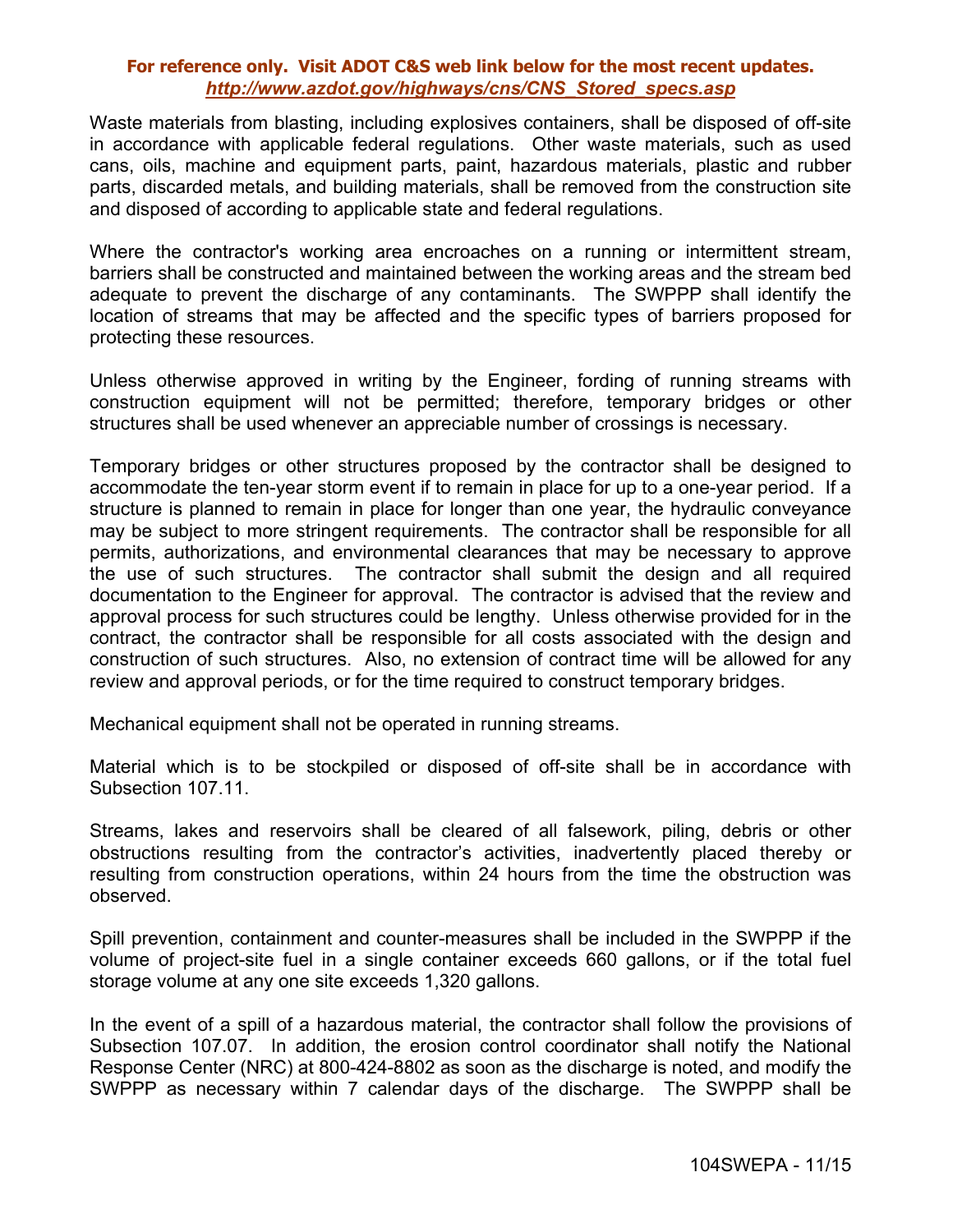modified to include a description of the release, the circumstances leading to the release, and the date of the release.

The contractor shall assist in any efforts to clean up hazardous material spills, as directed by the Engineer or other authorities. Soil contaminated from spills shall be disposed of according to applicable state and federal regulations.

# **(F) Inspections:**

# **(1) General:**

The Engineer and the erosion control coordinator shall inspect the project at least every 14 calendar days, and also within 24 hours after any storm event of 0.50 inches or more. The inspections shall include disturbed areas that have been temporarily stabilized, areas used for storage of materials, locations where vehicles enter or exit the site, and all of the erosion and sediment controls included in the SWPPP. The contractor shall monitor rainfall on the site with a commercially manufactured rain gauge accurate to within 0.10 inches of rain. Rainfall records shall be submitted to the Engineer on a weekly basis.

For each inspection, the contractor's erosion control coordinator shall document the inspections and sign the report as specified in the NPDES general permit. Copies of the completed reports shall be retained with the SWPPP for at least three years from the date of filing of the project Notice of Termination (NOT). The contractor shall also provide a copy of the report to the Engineer following each inspection.

All inspections shall be made jointly with the Engineer.

# **(2) Adjustments:**

When deficiencies are noted during scheduled inspections, the contractor shall take immediate steps to make the required corrections as soon as practical. Deficiencies shall be fully corrected, to the satisfaction of the Engineer, within four calendar days or by the next anticipated storm event, whichever is sooner. Deficiencies noted between designated inspections shall be corrected within the time period directed by the Engineer, but not later than four calendar days after observation.

Direct inflows of sediment into a watercourse shall be corrected by the end of the same day or work shift in which the inflow as observed.

In accordance with Subsection 104.09(G), failure to implement adjustments within the specified time periods may be cause for the Engineer to reject the contractor's erosion control coordinator and issue a stop work order for the affected portions of the project.

# **(G) Non-Compliance:**

The Engineer may reject the contractor's erosion control coordinator if, in the opinion of the Engineer, the conditions of the NPDES general permit or the approved SWPPP are not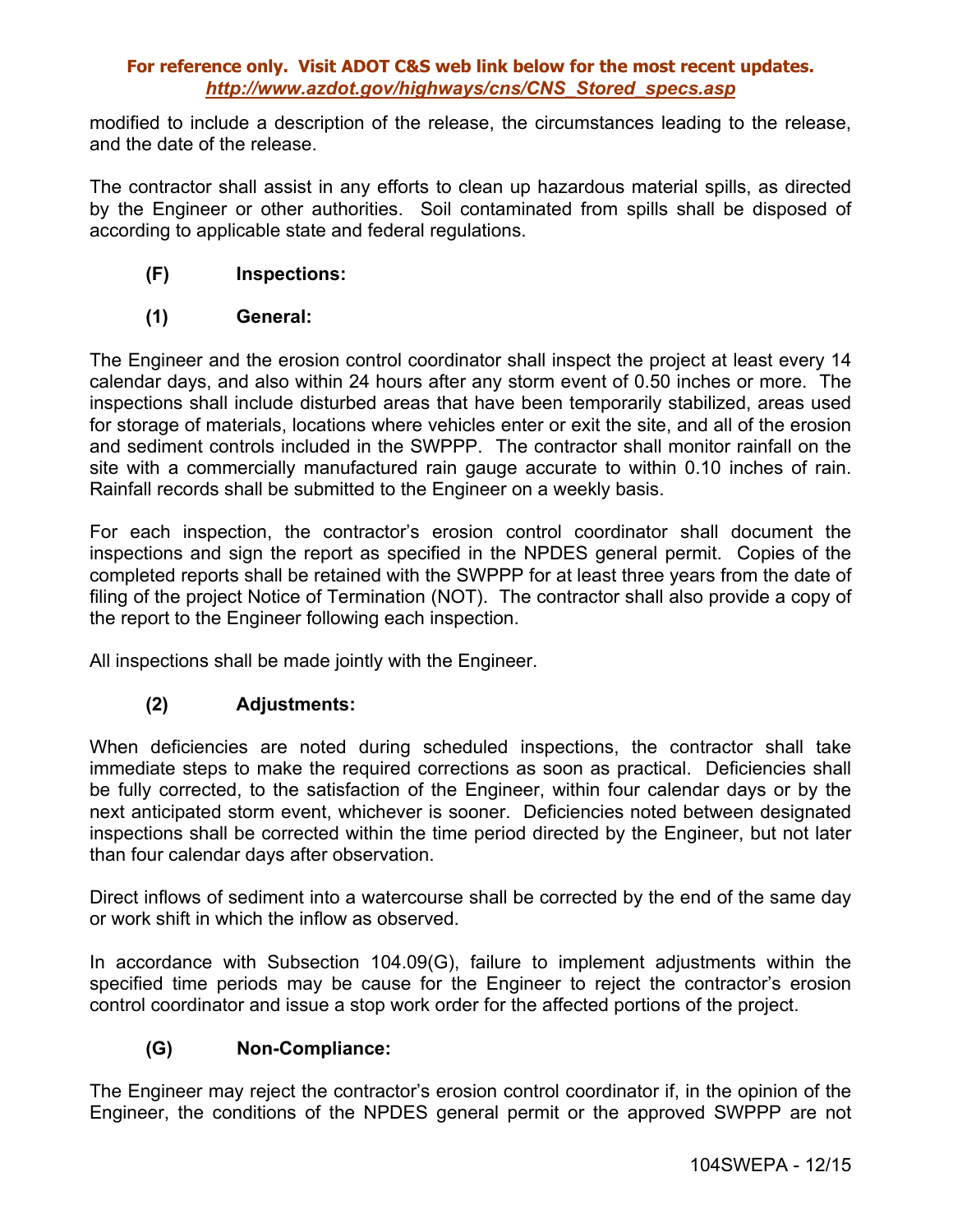being fulfilled. Rejection of the contractor's erosion control coordinator shall be for failure to complete any of the following:

- (1) Should the Engineer determine that the SWPPP is not being properly implemented, the contractor will be notified in writing of such deficiencies. The contractor's erosion control coordinator shall fully implement, to the satisfaction of the Engineer, the requirements of the approved SWPPP within three working days.
- (2) Should any corrective measures required in Subsection 104.09(F)(2) not be completed within the time periods specified therein, the Engineer will notify the contractor in writing. The contractor's erosion control coordinator shall complete all required corrective measures within two calendar days of such notification, except that direct inflows of sediment into a watercourse shall be corrected within 24 hours.
- (3) Should the Engineer determine that routine maintenance of the project's erosion control measures is not being adequately performed, the contractor will be notified in writing. Within three working days, the contractor's erosion control coordinator shall demonstrate, to the satisfaction of the Engineer, that such steps have been taken to correct the problem.

In the event of the erosion control coordinator's failure to comply with any of the above requirements, the Engineer will direct the contractor to stop all affected work and propose a new erosion control coordinator as soon as possible. However, all erosion and pollution control items specified in the SWPPP shall be maintained at all times. No additional work on construction items affected by the SWPPP will be allowed until a new erosion control coordinator has been approved by the Engineer. The contractor will not be allowed compensation or an extension of contract time for any delays to the work because of the failure of the contractor's erosion control coordinator to properly fulfill the requirements of the approved SWPPP.

# **(H) Record of Major Construction And Erosion Control Measures:**

The contractor shall keep records of the major construction activities, including the erosion control measures associated with these activities. In particular, the contractor shall keep a record of the following activities:

- The dates when major grading activities (including clearing and grubbing, excavation and embankment construction) occur in a particular area or portion of the site.
- The dates when construction activities cease in an area, temporarily or permanently.
- The dates when an area is stabilized, temporarily or permanently.

Such information shall be noted within two working days of the occurrence of any of the listed activities, and a copy of the report shall be included in the SWPPP. The contractor shall also provide one copy of such records, and any subsequent up-dated information, to the Engineer within three working days of completion or amendment of the report.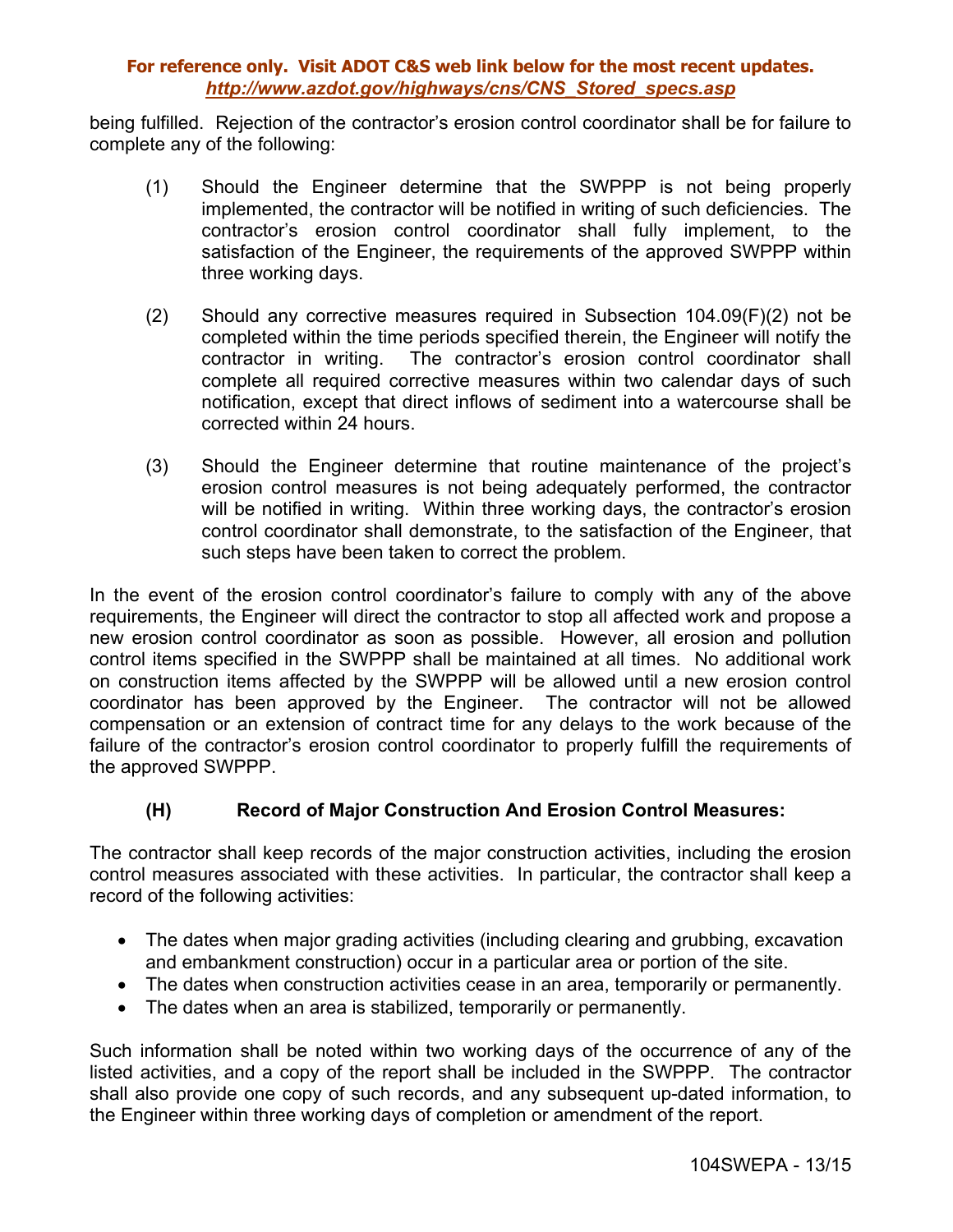### **(I) Notice of Termination (NOT):**

Upon final acceptance by the Engineer in accordance with Subsection 105.20, and as specified herein, the contractor shall complete and mail a Notice-of-Termination (NOT) for the project to one of the addresses shown below. The NOT submitted by the contractor includes a certification statement which must be signed and dated by an authorized representative of the contractor, as defined in Appendix G, Section 11 of the NPDES General Permit, and include the name and title of that authorized representative.

| For Regular U.S. Mail Delivery:                 | For Overnight/Express Mail Delivery:     |
|-------------------------------------------------|------------------------------------------|
| <b>EPA Storm Water Notice Processing Center</b> | EPA Storm Water Notice Processing Center |
| Mail Code 4203M                                 | Room 7420                                |
| U.S. EPA                                        | U.S. EPA                                 |
| 1200 Pennsylvania Avenue, NW                    | 1201 Constitution Avenue, NW             |
| Washington, DC 20460                            | Washington, DC 20004                     |

When available, NOTs may also be submitted using EPA's electronic NOT system, to be detailed at www.epa.gov/npdes/stormwater/cgp.

The contractor shall also provide one copy to the Engineer.

When the approved SWPPP includes the use of Class II seeding as an erosion control measure, seeded areas shall be maintained for 45 calendar days, as specified in the special provisions, and approved by the Engineer before the contractor's NOT can be submitted. Seeding, when used in the SWPPP as an erosion control measure, will not be considered as part of any Landscape Establishment Phase that may be included with the project.

### **(J) Measurement and Payment:**

Measurement and payment for work specified in the SWPPP will be made in accordance with the requirements of Section 810. Erosion control and pollution prevention work specified in the contract which is to be accomplished under any of the other various contract items will be paid for as specified under those items.

If a force account pay item for erosion control is included in the bidding schedule, the contractor may be reimbursed for such additional erosion control items proposed by the contractor but not included with the plans or specifications. Such additional erosion control items must be approved in writing by the Engineer before use. Erosion control items approved by the Engineer will be paid in accordance with Subsection 109.04(D). No measurement or payment will be made for such additional items not approved by the Engineer.

No measurement or payment will be made to the contractor for time spent in preparing, reviewing, and revising the Storm Water Pollution Prevention Plan (SWPPP), or providing other required documentation, the cost being considered as included in the price of contract items. No measurement or payment will be made for inspections, the contractor's erosion